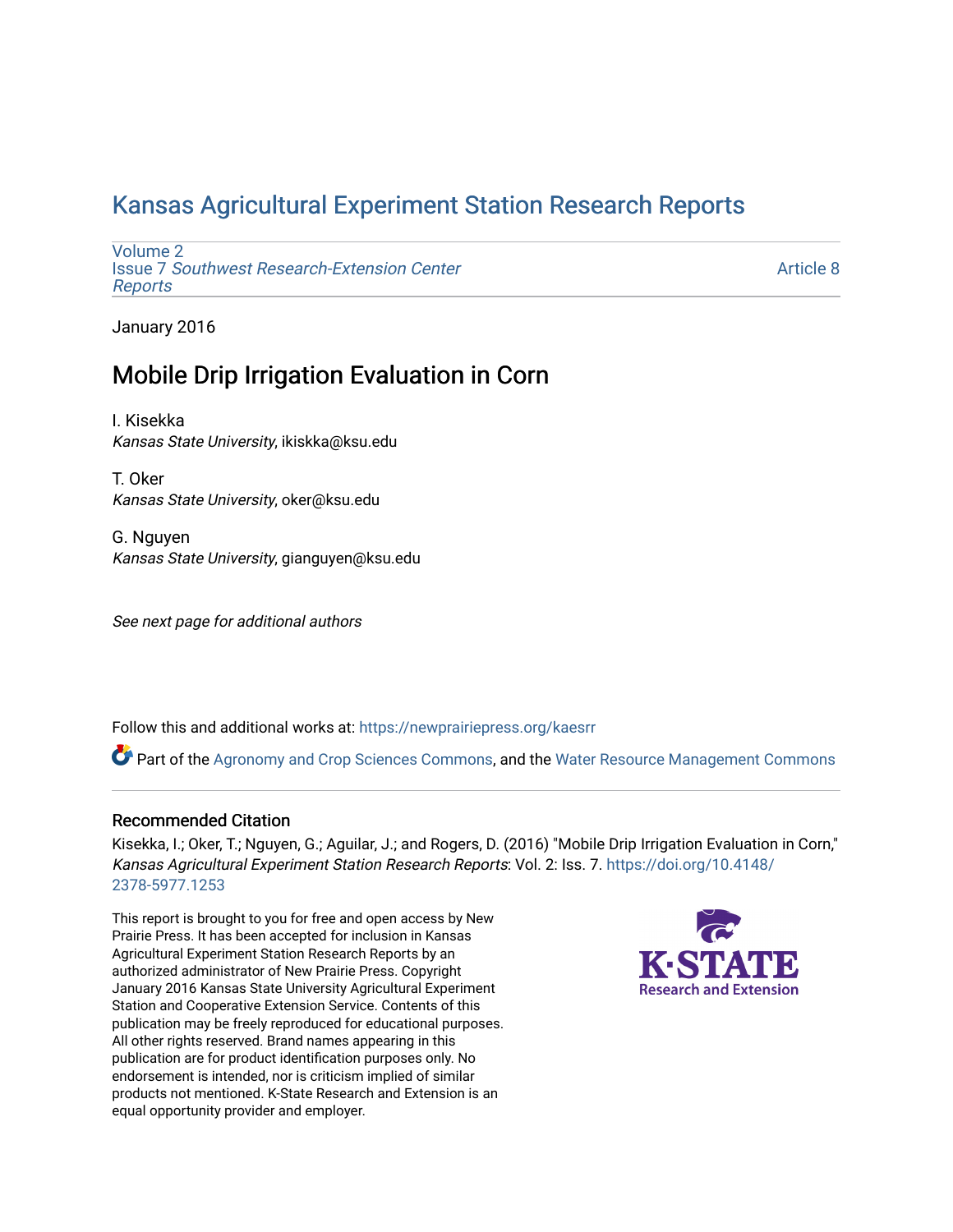# Mobile Drip Irrigation Evaluation in Corn

#### Abstract

Mobile Drip Irrigation (MDI) involves attaching driplines to center pivot drops. MDI has potential to eliminate water losses due to spray droplet evaporation, water evaporation from the canopy, and wind drift. MDI also may reduce soil water evaporation due to limited surface wetting. A study was conducted with the following objectives: 1) compare soil water evaporation under MDI and in-canopy spray nozzles; 2) evaluate soil water redistribution under MDI at 60 inch dripline lateral spacing; 3) compare corn grain yield, water productivity, and irrigation water use efficiency; and 4) compare end-of-season profile soil water under MDI and in-canopy spray at two well capacities 300 and 600 gpm. The experiment was conducted at the Kansas State University Southwest Research-Extension Center near Garden City, Kansas. The experimental design was randomized complete block with four replications, and two treatments MDI and in-canopy spray nozzles. Soil water evaporation was measured using four-inch minilysimeters placed between corn rows. The effect of a 60-inch lateral spacing on soil water redistribution was evaluated using soil water measurements made using neutron attenuation to a depth of 8 feet. Preliminary results indicate soil water evaporation was lower under MDI compared to in-canopy spray nozzles, by 35% on average. Soil water redistribution was adequate for dripline spacing of 60 inches in silt loam soils of southwest Kansas. At 600 gpm well capacity, corn yields were 247 and 255 bu/a for MDI and in-canopy spray nozzles, respectively. At 300 gpm well capacity, yields were 243 and 220 bu/a for MDI and in-canopy spray nozzles, respectively. However, the differences were not significant ( $p > 0.05$ ) between the irrigation application technologies in 2015. The effect of application method on water productivity and irrigation water use efficiency was also not significant. The lack of significant differences could be attributed to the above normal rainfall received during the 2015 growing season (18.3 inches from May to October). Normal mean annual rainfall for the study area is 18 inches. The effect of application method on end-of-season soil water was statistically significant under low well capacity (300 gpm) with Mobile Drip Irrigation having more soil water compared to in-canopy spray nozzles in the 8 foot profile at harvest. It is worth noting that plots under MDI did not have deep wheel tracks associated with sprinkler nozzles.

#### Keywords

mobile drip irrigation, soil water evaporation, in-canopy, corn, spray droplet evaporation, irrigation management, soil water redistribution, crop water use, end of season soil water

#### Creative Commons License



This work is licensed under a [Creative Commons Attribution 4.0 License](https://creativecommons.org/licenses/by/4.0/).

#### Cover Page Footnote

The authors would like to thank Teeter Irrigation, Servi-Tech Inc., K-State Global Food Systems, U.S. Department of Agriculture Ogallala Aquifer Program, and Kansas Water Office for providing funding or material support for this project. The authors would also like to thank Mr. Dennis Tomsicek and Mr. Jaylen Koehn for their help in implementing this project and data collection and processing.

#### Authors

I. Kisekka, T. Oker, G. Nguyen, J. Aguilar, and D. Rogers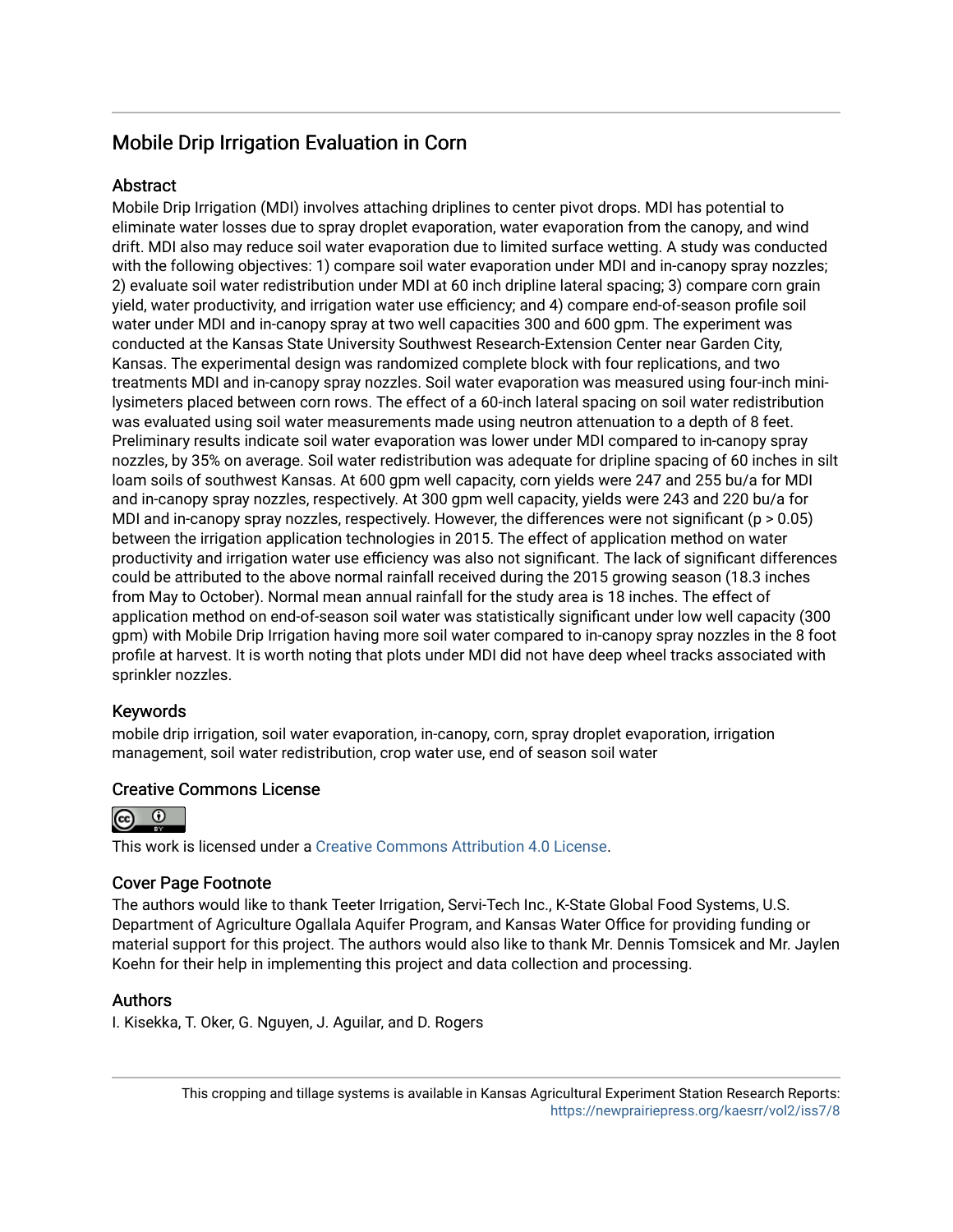

# Mobile Drip Irrigation Evaluation in Corn

*I. Kisekka, T. Oker, G. Nguyen, J. Aguilar, and D. Rogers* 

## Summary

Mobile Drip Irrigation (MDI) involves attaching driplines to center pivot drops. MDI has potential to eliminate water losses due to spray droplet evaporation, water evaporation from the canopy, and wind drift. MDI also may reduce soil water evaporation due to limited surface wetting. A study was conducted with the following objectives: 1) compare soil water evaporation under MDI and in-canopy spray nozzles; 2) evaluate soil water redistribution under MDI at 60 inch dripline lateral spacing; 3) compare corn grain yield, water productivity, and irrigation water use efficiency; and 4) compare end-of-season profile soil water under MDI and in-canopy spray at two well capacities 300 and 600 gpm. The experiment was conducted at the Kansas State University Southwest Research-Extension Center near Garden City, Kansas. The experimental design was randomized complete block with four replications, and two treatments MDI and in-canopy spray nozzles. Soil water evaporation was measured using four-inch mini-lysimeters placed between corn rows. The effect of a 60-inch lateral spacing on soil water redistribution was evaluated using soil water measurements made using neutron attenuation to a depth of 8 feet. Preliminary results indicate soil water evaporation was lower under MDI compared to in-canopy spray nozzles, by 35% on average. Soil water redistribution was adequate for dripline spacing of 60 inches in silt loam soils of southwest Kansas. At 600 gpm well capacity, corn yields were 247 and 255 bu/a for MDI and in-canopy spray nozzles, respectively. At 300 gpm well capacity, yields were 243 and 220 bu/a for MDI and in-canopy spray nozzles, respectively. However, the differences were not significant (p > 0.05) between the irrigation application technologies in 2015. The effect of application method on water productivity and irrigation water use efficiency was also not significant. The lack of significant differences could be attributed to the above normal rainfall received during the 2015 growing season (18.3 inches from May to October). Normal mean annual rainfall for the study area is 18 inches. The effect of application method on end-of-season soil water was statistically significant under low well capacity (300 gpm) with Mobile Drip Irrigation having more soil water compared to in-canopy spray nozzles in the 8 foot profile at harvest. It is worth noting that plots under MDI did not have deep wheel tracks associated with sprinkler nozzles.

# **Introduction**

Diminishing well capacities coupled with the desire to extend the usable life of the Ogallala aquifer have stimulated the quest for efficient irrigation application technologies. Mobile Drip Irrigation (MDI), which integrates driplines onto a mechanical irrigation system such as a center pivot, has attracted attention lately. By applying water along crop rows, it is hypothesized that MDI could eliminate water losses due to spray droplet evaporation, water evaporation from wetted canopy, and wind drift. MDI also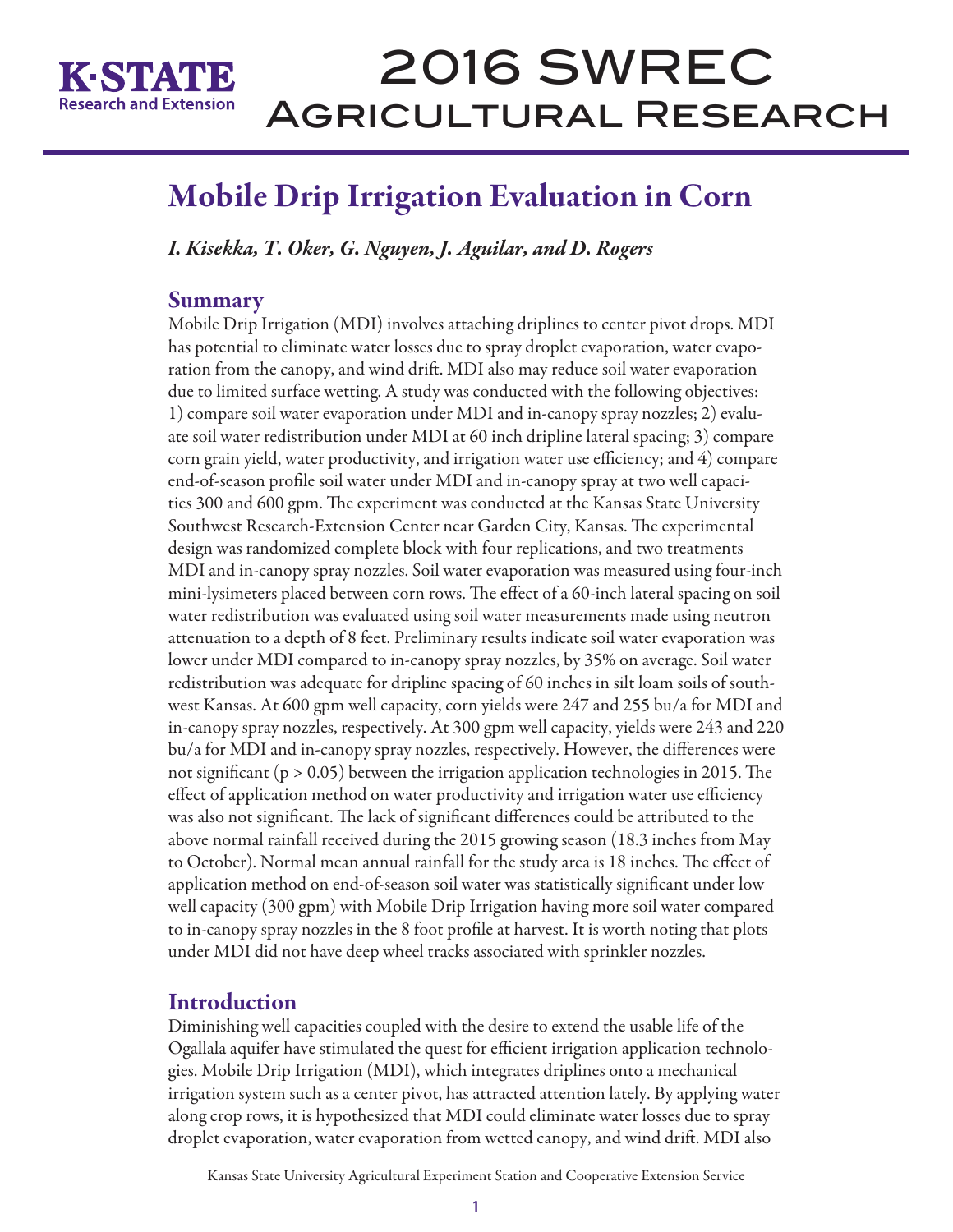may reduce soil evaporation due to limited surface wetting especially before canopy closure.

The idea of replacing center pivot sprinkler nozzles with driplines is not new (Olson and Rogers, 2007; Rawlins et al., 1974 and Phene et al., 1981). However, what is new is the advancement in the way the dripline is connected to the center pivots and dripline emitter technology, e.g., pressure compensated emitters. Such emitters eliminate the need for pressure regulators, which reduces the weight being dragged by the center pivot. Another advantage of MDI is that in areas where this technology could prove very useful, such as western Kansas, many producers already own center pivots; therefore the transition from sprinklers to MDI would be relatively easy.

To quantify the benefits of MDI, a study was conducted with the following objectives: 1) compare soil water evaporation under MDI and in-canopy spray nozzles; 2) evaluate soil water redistribution under MDI at 60 inch dripline lateral spacing; and 3) compare corn grain yield, water productivity, irrigation water use efficiency, and end of season profile soil water under MDI and in-canopy spray nozzles at two well capacities, 300 and 600 gpm.

# Procedures

#### *Experimental Site*

The study was conducted at the Kansas State University Southwest Research-Extension Center (38°01'20.87" N, 100°49'26.95'' W, elevation of 2,910 feet above mean sea level) near Garden City, Kansas. The soil at the study site is a deep, well-drained Ulysses silt loam. The climate of the study area is semi-arid, and average annual rainfall is 18 inches. Two independent studies were conducted to compare MDI and in-canopy spray nozzles. Study 1 compared the two application technologies at high well capacity (600 gpm) and Study 2 compared the technologies at low well capacity (300 gpm). The two well capacities were intended to mimic a range of pumping capacities experienced by producers in southwest Kansas. The experimental design in each study was a randomized complete block with four replications (each span 135 feet long was a replication having MDI and in-canopy spray nozzles) as shown in Figure 1.

#### *Agronomic Management*

The experiment was conducted in a field that was previously under fallow. The corn hybrid planted in 2015 was DKC 61-89 GENVT2P, with a relative maturity of 111 days. Planting was done on May 18, 2015, at a seeding rate of 32,000 seeds per acre using a no-till planter, planting depth was 2 inches. Nitrogen fertilizer was applied preplant at a rate of 300 pounds of N per acre as urea 46-0-0. Weed control involved application of 3 qt/a of Lumax EZ (S-metolachlor, Atrazine, Mesotrione) and 2 oz/a of Sharpen (Saflufenacial) as pre-emergence herbicide and 32 oz/a of Mad Dog Plus (Glyphosate) and Prowl H2O (Pendimethalin) as post emergence herbicides. Harvesting was done by hand by taking two 40 feet corn rows in the center of each plot at physiological maturity.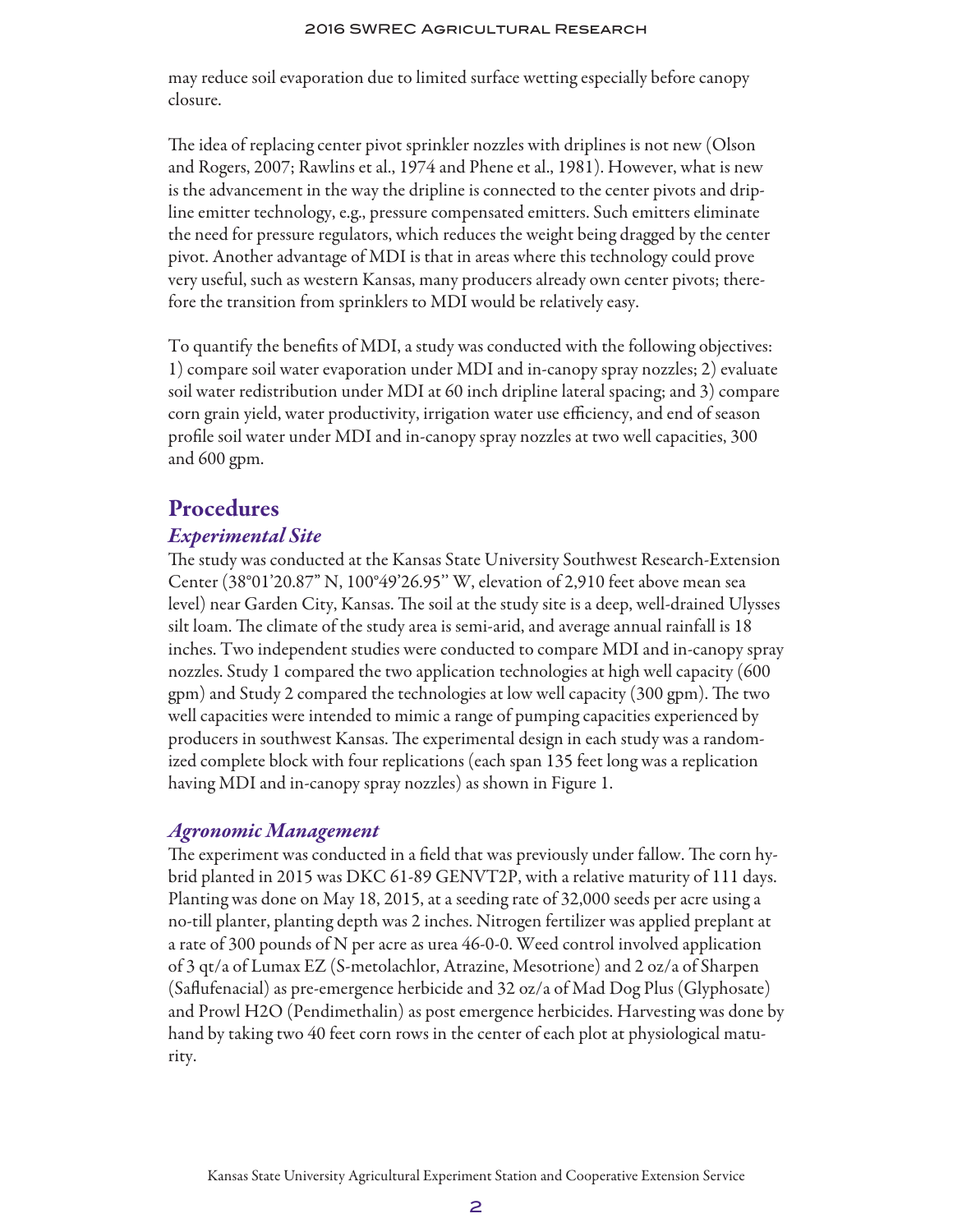#### *Irrigation Management*

Irrigation was applied using a center pivot sprinkler system (Model: Valley 8000 Polyline, 4 Tower 560 feet, Valmont Industries, Inc., Valley, Nebraska). A 130 micron disc filter with a flow rating of 200 gpm was installed at the pump station also equipped with a Variable Frequency Drive (VFD) to prevent emitter clogging. Irrigation treatments for the two studies are listed below:

Study 1: 600 gpm well capacity MDI 4.6 gal/a irrigation capacity (1 inch every 4 days) In-canopy spray nozzles and 4.6 gal/a irrigation capacity (1 inch every 4 days)

Study 2: 300 gpm well capacity MDI and 2.3 gal/a irrigation capacity (1 inch every 8 days) In-canopy spray nozzles and 2.3 gal/acre irrigation capacity (1 inch every 8 days)

Irrigation was triggered whenever available soil water reached 60% in the top 4.0 feet of the soil profile, but irrigation frequency was limited by irrigation capacity. Soil water measurements were taken weekly using a neutron probe (CPN 503DR, CPN International, Concord, California) at 1-foot depth increments from 1 to 8 feet depth. Each irrigation event applied 1.0 inch for all treatments scheduled to be irrigated on a given day. Nozzle flow rate was confirmed using the Spot-on flow device.

Soil water evaporation was measured using four-inch mini-lysimeters placed within the variably wetted surface by the dripline in the MDI plots, and under in-canopy spray nozzle plots. Lysimeters were installed approximately 24 hours after an irrigation event or after the soil had drained. Changes in lysimeter weight were recorded every 24 hours and converted to evaporation rates. The effect of 60 inches lateral spacing on soil water redistribution was evaluated by Kriging (interpolating) soil water measurements made using neutron attenuation to a depth of 8 feet in a transect of five neutron probe access tubes placed 15 inches apart. The GS+ software (Gamma Design Software, LLC, Plainwell, Michigan) was used to implement kriging of soil water measurements.

## Results and Discussion

#### *Rainfall*

Rainfall during the 2015 growing season from May 1 to October 31 exceeded the longterm average in the same period from 1950 to 2013 as shown in Figure 2. The 2015 summer growing season rainfall exceeded the long-term average by 4.2 inches. Above normal rainfall in May of 2015 ensured sufficient soil water at corn planting. Also, above normal rainfall at tasselling in July and during grain fill in August contributed substantially to crop water needs.

#### *Soil Water Evaporation and Redistribution*

Preliminary results indicate soil water evaporation was significantly lower ( $p < 0.05$ ) under MDI, compared to in-canopy spray, on average by 35% (Figure 3). The differences could be attributed to the reduced surface area wetted by the dripline compared to the sprinklers. Regarding soil water redistribution beneath the soil surface, soil water was well distributed between corn rows and was greatest mid-point between the two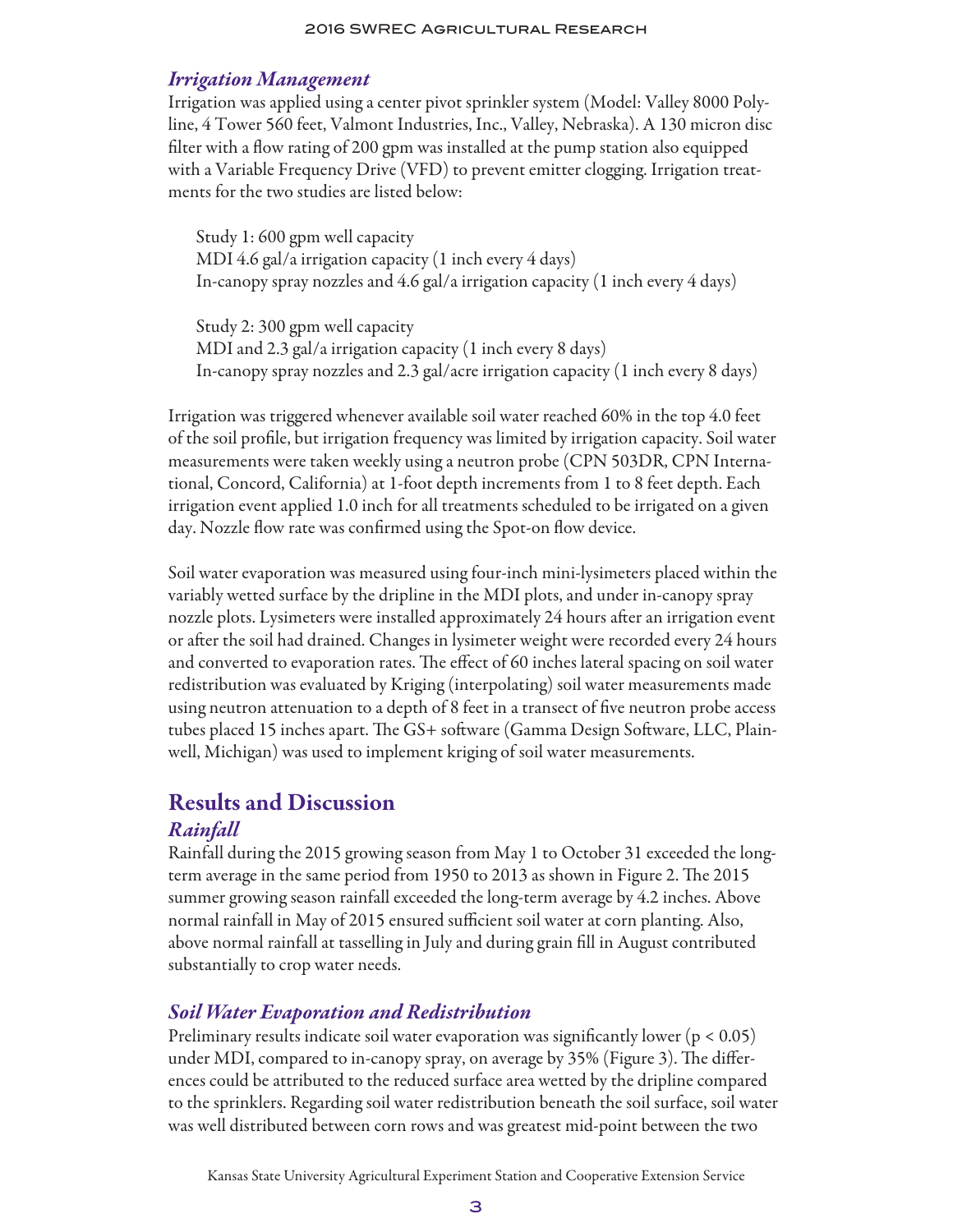driplines laterals spaced 60 inches apart at a depth of approximately 20-24 inches (data not shown). These results indicate dripline spacing of 60 inches is adequate for silt loam soils of southwest Kansas to ensure all plants have equal access to the water. This spacing could also enhance precipitation capture and storage.

#### *Yield*

The effect of irrigation application method (MDI versus in-canopy spray nozzles) on yield at high (or 4.6 gpm/a) and low (2.3 gpm/a) well capacities was not statistically significant at the 5% level (Figures 4 and 5). The p-values were  $p = 0.37$  and  $p = 0.67$  for Study 1 and 2, respectively. In Study 1 (4.6 gpm/a), MDI and in-canopy spray nozzles produced yields of 247 and 255 bu/a, respectively. Under Study 2 (2.3 gpm/a) MDI and in-canopy spray nozzles produced yields of 243 and 220 bu/a, respectively. The lack of significant differences in yield could be attributed to the high rainfall received during the 2015 growing season (18 inches from May to October).

#### *Crop Water Use*

Crop water use under Study 1 was 29.8 and 29.0 inches for MDI and in-canopy spray nozzles respectively. Study 2 crop water use was 22.6 inches and 23.3 inches for MDI and in-canopy spray nozzles, respectively. The differences in seasonal crop water use (ETc) could be attributed to differences in irrigation application amounts between the two studies. Fourteen inches were applied in Study 1 while 8 inches were applied in Study 2. High irrigation amounts under Study 1 probably increased water losses in form of soil water evaporation and deep drainage. The effect of application method on water productivity and irrigation water use efficiency was also not significant at high and low well capacities (Figures 6 and 7). In Study 1, average water productivity of MDI and in-canopy spray nozzles was 8.3 and 8.9 bu/a/in, respectively. In Study 2, average water productivity of MDI and in-canopy spray nozzles was 10.7 and 9.5 bu/a/in, respectively. Irrigation water use efficiency was not significantly different in Studies 1 and 2 (Figure 7). However, it can be seen from Figures 6 and 7 that water productivity and IWUE were higher under the low well capacity, implying irrigation water was used more efficiently as the number of irrigation applications was reduced.

#### *End of Season Soil Water*

End of season soil water measured on October 6, 2015 showed that total soil water in the 8 foot profile was significantly higher in MDI compared to in-canopy spray in Study 2 (Figure 9). However, in Study 1, end-of-season soil water was not significantly different between MDI and in-canopy spray (Figure 8). Figures 8 and 9 also show that MDI was able to store more water at deeper depth compared to in-canopy spray nozzles. In Study 2, plant available water at harvest under MDI was twice that under in-canopy spray (Figure 9). We can conclude that storage efficiency was higher under MDI particularly under low well capacity. It was also observed that plots under MDI did not have deep wheel tracks associated with sprinkler nozzles as shown in Figure 10.

#### *Conclusion*

Mobile Drip Irrigation was evaluated under high and low well capacities in corn. Soil water evaporation was significantly lower under MDI compared to in-canopy spray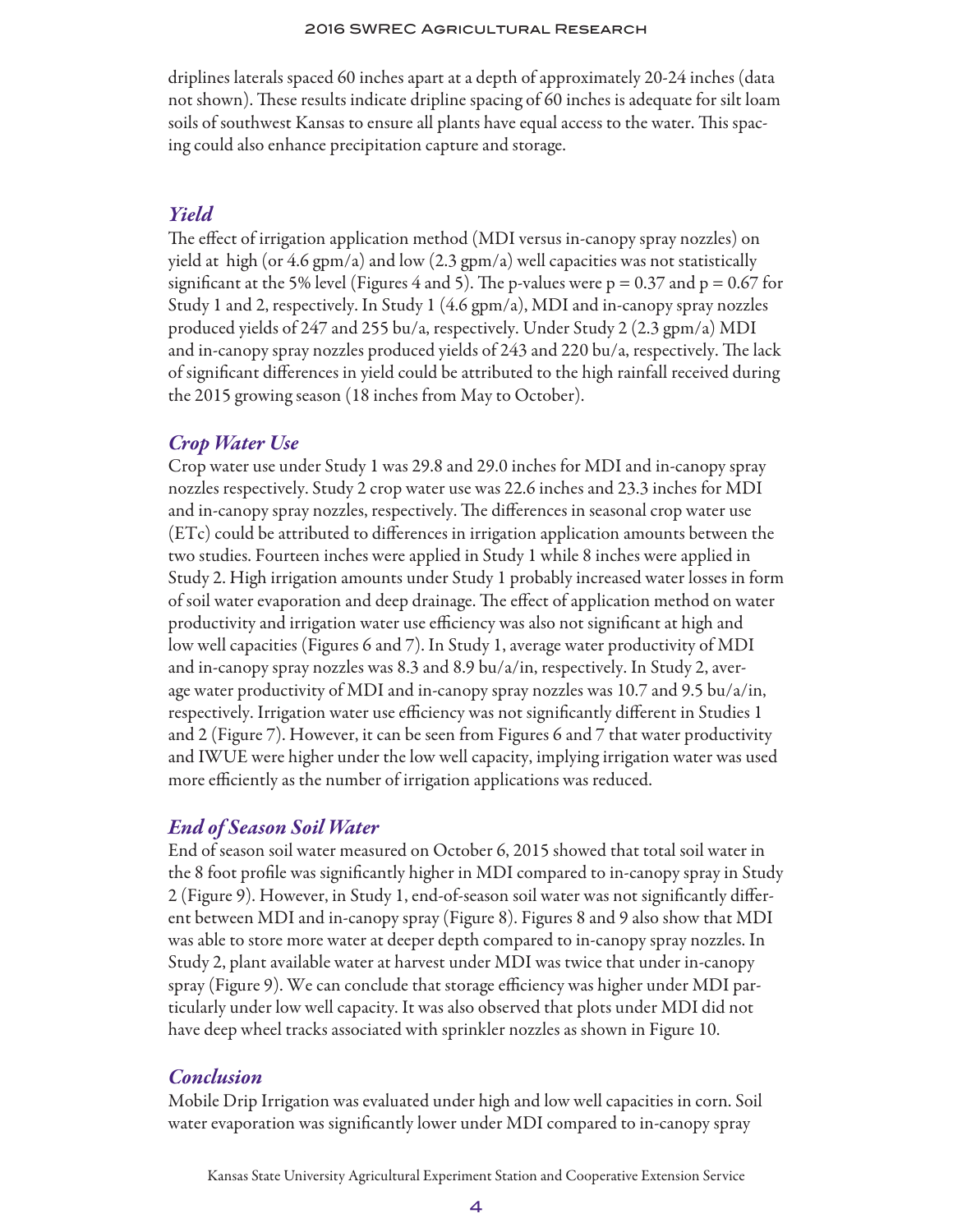nozzles. Soil water beneath the surface was well redistributed under lateral spacing of 60 inches on silt loam soils. The effect of irrigation application method (MDI versus spray nozzles) on yield at high (600 gpm) and low (300 gpm) well capacities was not significant ( $p > 0.05$ ) in 2015. The effect of application method on water productivity and irrigation water use efficiency was also not significant. The lack of significant differences could be attributed to the above normal rainfall received during the 2015 growing season (18.3 inches received between May to October). Normal annual mean rainfall for the study area is 18 inches. Water productivity and irrigation water use efficiency were higher under the 300 gpm study compared to the 600 gpm, implying that water was used more efficiently as the number of irrigation applications decreased. End-ofseason soil water measured at harvest showed that total soil water in the 8 foot profile was significantly higher in MDI compared to in-canopy spray nozzles under low well capacity. However, at the high well capacity, end of season soil water was not significantly different between MDI and in-canopy spray. It is worth noting that plots under MDI did not have deep wheel tracks associated with sprinkler nozzles. More research is needed to confirm benefits of MDI.

#### Acknowledgments

The authors would like to thank Teeter Irrigation, Servi-Tech Inc., K-State Global Food Systems, U.S. Department of Agriculture Ogallala Aquifer Program, and Kansas Water Office for providing funding or material support for this project. The authors would also like to thank Mr. Dennis Tomsicek and Mr. Jaylen Koehn for their help in implementing this project and data collection and processing.

#### References

- Olson, B. and D. Rogers. 2007. Center Pivot Precision Mobile Drip Irrigation. In Proceedings: Central Plains Irrigation Conference. Kearny, NE.
- Phene C. J., T. A. Howell, R. D. Beck, and D. C. Sanders. 1981. A traveling trickle irrigation system for row crops. "Irrigation, the hope and the promise." Annu Techn Conf Proc Irrigation Association, Arlington, Virginia, pp 66-81.
- Rawlins, S. L., G. J. Hoffman and S. D. Merrill. 1974. Traveling trickle system. In: Proc. Second Drip Irrigation Cong. pp. 184-187.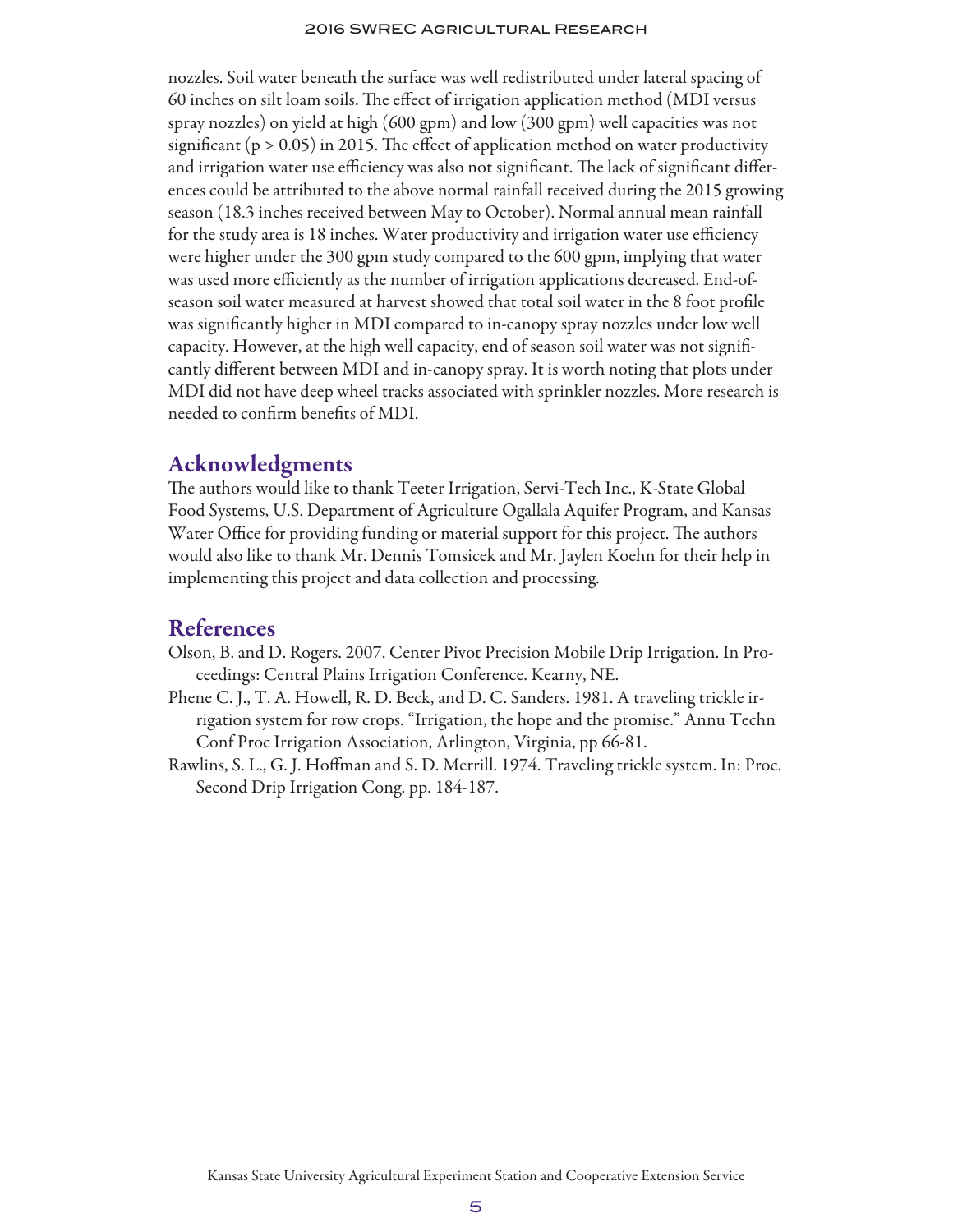

Figure 1. Experimental layout of study comparing Mobile Drip Irrigation (MDI) and in-canopy spray nozzles at the Kansas State University Southwest Research-Extension Center, near Garden City, Kansas.



Figure 2. Growing season (May to October) rainfall for 2015 and long-term average, monthly irrigation applications for the 300 and 600 gpm studies at the Kansas State University Southwest Research-Extension Center, near Garden City, Kansas.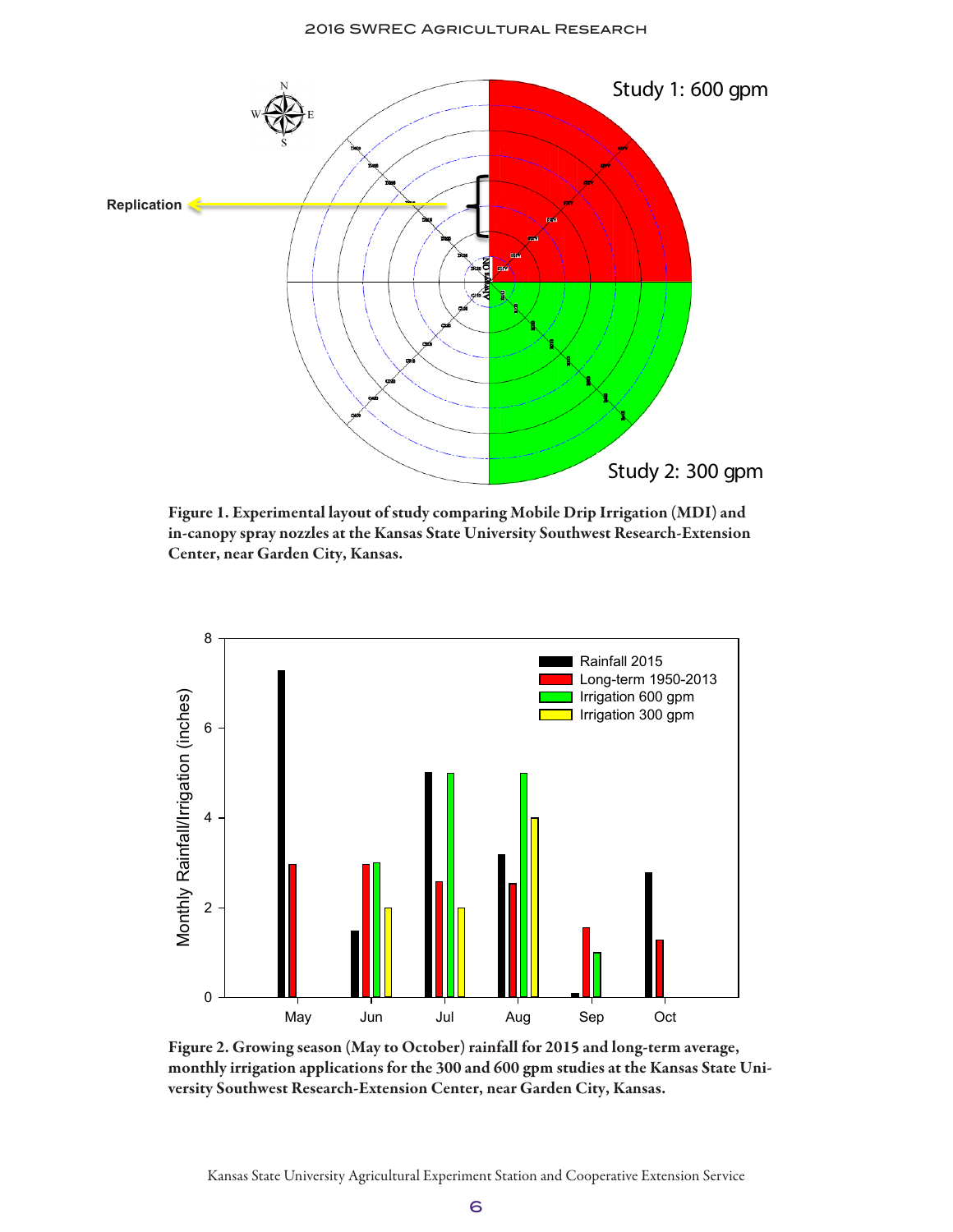

Figure 3. Comparing soil water evaporation under MDI and spray nozzles for three days during the 2015 corn growing season at the Kansas State University Southwest Research-Extension Center, near Garden City, Kansas.



Figure 4. Corn grain yield under Mobile Drip Irrigation and in-canopy spray nozzles for well capacity of 600 gpm during the 2015 growing season at the Kansas State University Southwest Research-Extension Center, near Garden City, Kansas.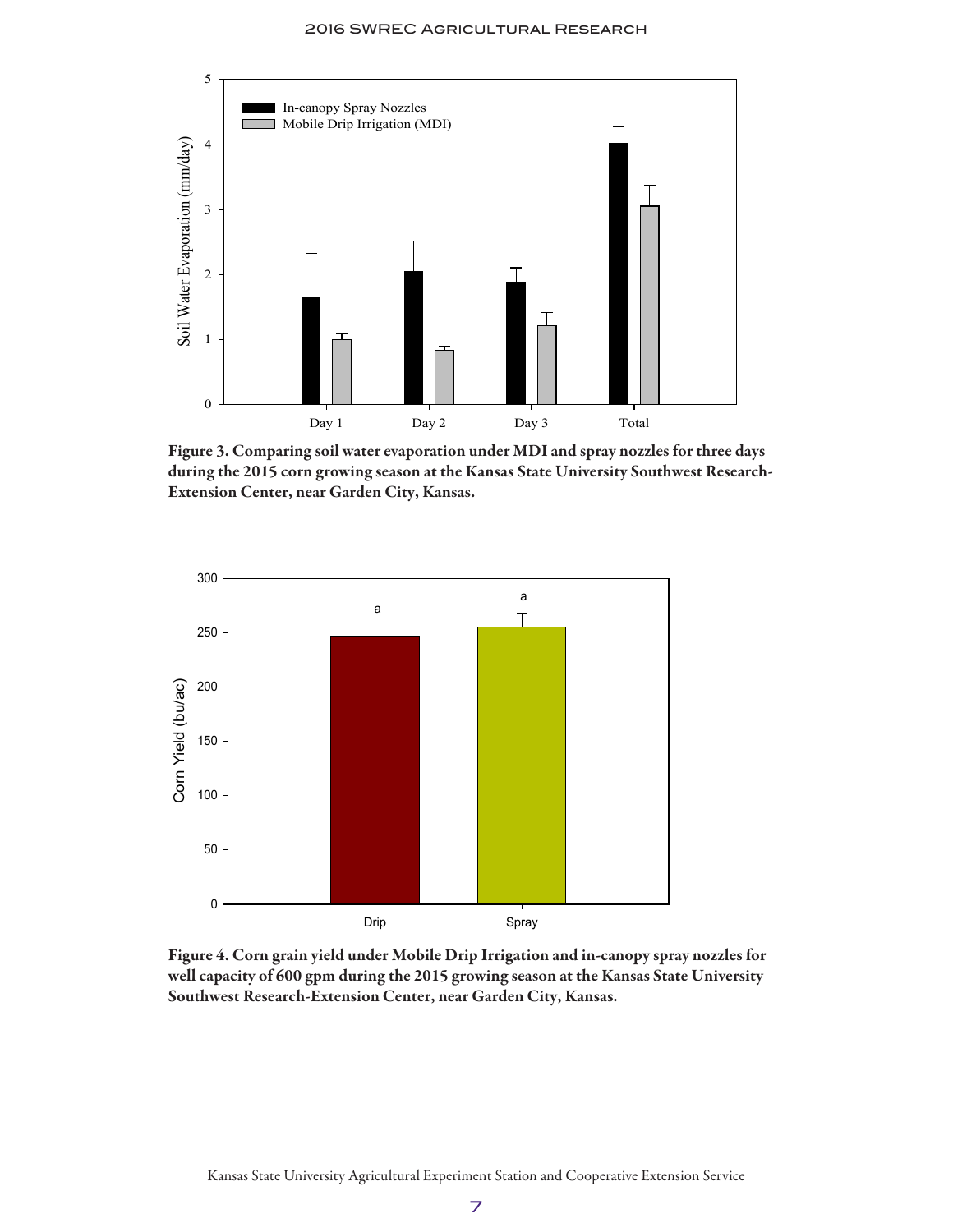

Figure 5. Corn grain yield under Mobile Drip Irrigation and spray nozzles for well capacity of 300 gpm during the 2015 growing season at the Kansas State University Southwest Research-Extension Center, near Garden City, Kansas.



Figure 6. Water productivity of Mobile Drip Irrigation and in-canopy spray nozzles for well capacity of 600 gpm during the 2015 growing season at the Kansas State University SWREC, near Garden City, Kansas.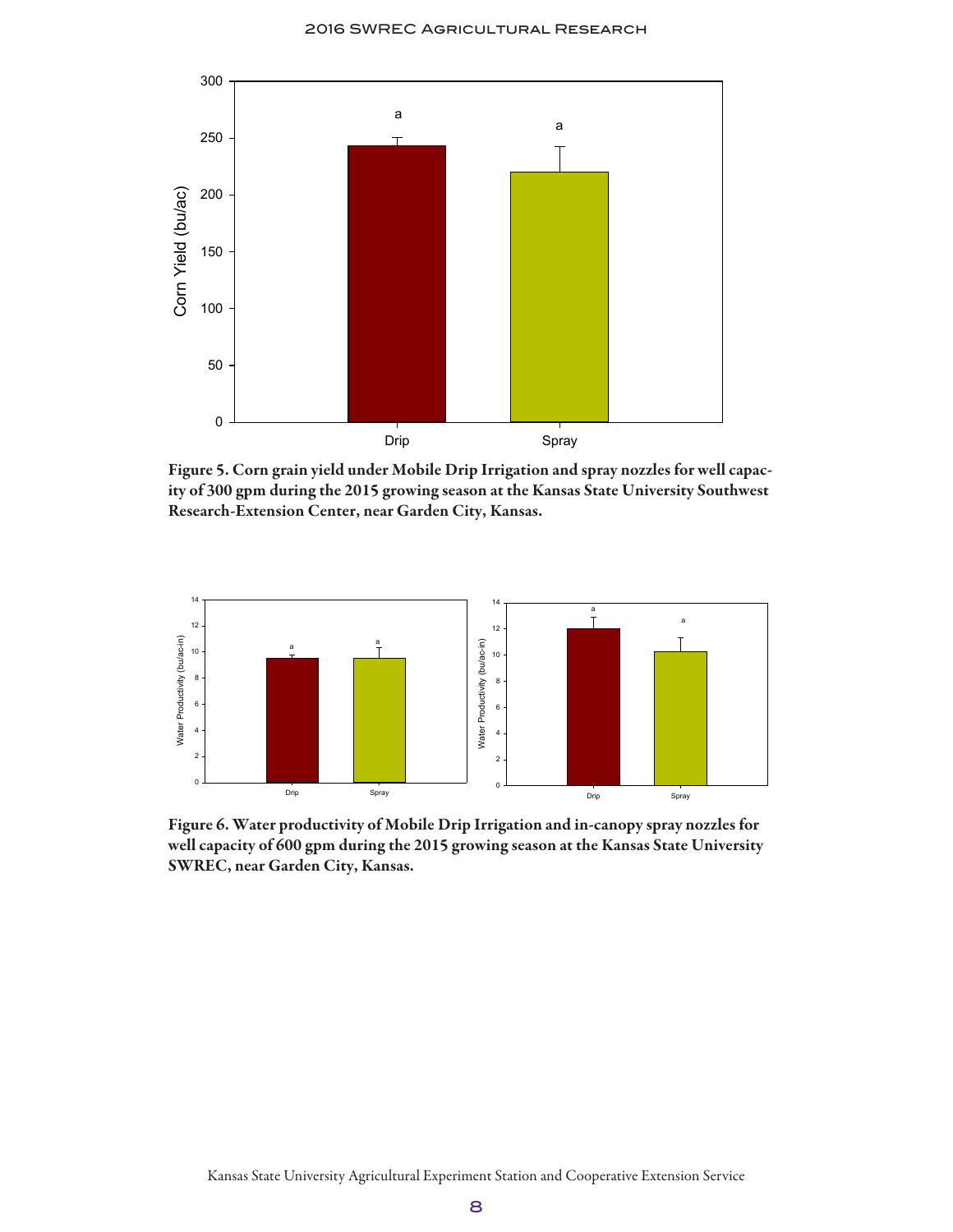

Figure 7. Irrigation water use efficiency of Mobile Drip Irrigation and spray nozzles for well capacity of 300 gpm during the 2015 growing season at the Kansas State University Southwest Research-Extension Center, near Garden City, Kansas.



Volumetric soil water conternt

Figure 8. End of season soil water under Mobile Drip Irrigation and in-canopy spray nozzles for well capacity of 600 gpm during the 2015 growing season at the Kansas State University Southwest Research-Extension Center, near Garden City, Kansas.